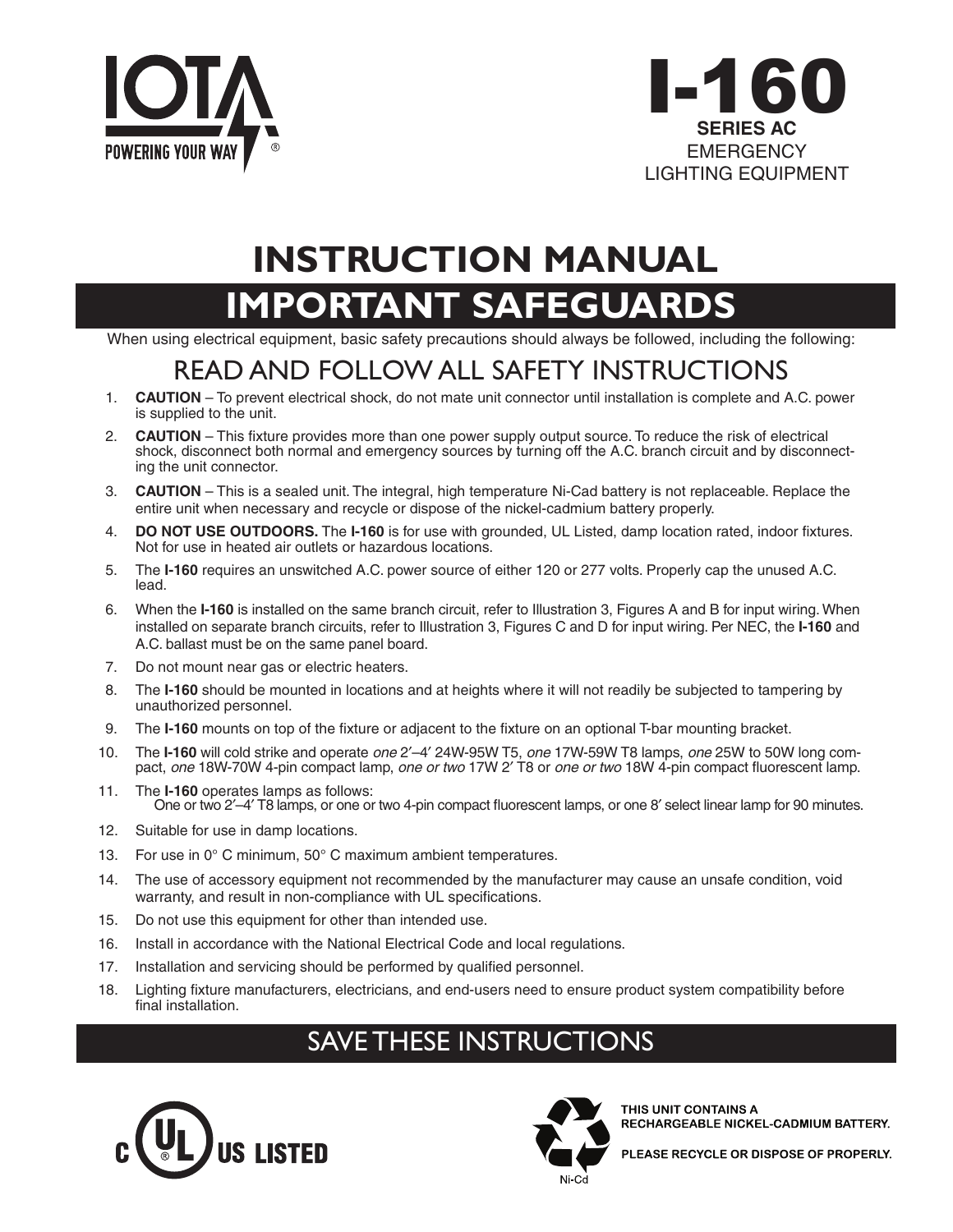# **INSTALLATION INSTRUCTIONS**

### **CAUTION: Before installing, make certain the A.C. power is off and the I-160 unit connector is disconnected.**

## 1. LAMPS OPERATED

 The **I-160** can be used with most 2′–8′ T8, 2′–4′ T5, or 4-pin compact lamps. Refer to the chart for the type of lamp(s) operated and the number of lamps to be operated in emergency mode. Contact Customer Service with questions about specific lamps.

\*The lamp selector leads each have a 3 position shorting P-nut connector. Select the proper wire combination from the chart for the desired lamp(s) used. Cut and strip one of the selected wires (3 /8″) and plug it into the P-nut of the second wire.

## 2. MOUNTING THE I-160

 Remove the ballast channel cover. Mount the **I-160** on the fixture top in a position that does not interfere with the existing A.C. ballast or any other hardware. Extend the flex conduit to a convenient location on top of the fixture and punch a  $\frac{7}{8}$  hole. Feed the wires and flex connector down through the hole in the fixture and secure in place

| OPTION         | <b>LAMP TYPE</b>  | <b>EMERGENCY</b><br><b>OPERATION</b> | *LAMP SELECTOR LEADS |              |        |
|----------------|-------------------|--------------------------------------|----------------------|--------------|--------|
|                |                   |                                      | Brn/Wht              | <b>Brown</b> | Violet |
| 1              | 17 Watt 2-ft. T8  | One Lamp                             |                      |              |        |
| $\overline{2}$ | 17 Watt 2-ft. T8  | Two Lamps                            |                      | ●            |        |
| 3              | 32 Watt 4-ft. T8  | One Lamp                             |                      |              |        |
| $\overline{4}$ | 59 Watt 8-ft. T8  | One Lamp                             |                      |              |        |
| 5              | 24W 2-ft. T5      | One Lamp                             |                      |              |        |
| 6              | 39W 3-ft. T5      | One Lamp                             |                      |              |        |
| $\overline{7}$ | 28W 4-ft. T5      | One Lamp                             |                      |              |        |
| 8              | 47W 4-ft. T5      | One Lamp                             |                      |              |        |
| 9              | 54W 4-ft. T5      | One Lamp                             |                      |              |        |
| 10             | 95W 4-ft. T5      | One Lamp                             |                      |              |        |
| 11             | 95 Watt 8-ft. T12 | One Lamp                             |                      |              |        |
| 12             | 18W Compact       | One Lamp                             |                      |              |        |
| 13             | 18W Compact       | Two Lamps                            |                      |              |        |
| 14             | 26W Compact       | One Lamp                             |                      |              |        |
| 15             | 26W Compact       | Two Lamps                            |                      |              |        |
| 16             | 32W Compact       | One Lamp                             |                      |              |        |
| 17             | 42W Compact       | One Lamp                             |                      |              |        |
| 18             | 70W Compact       | One Lamp                             |                      |              |        |
| 19             | 25W Long Compact  | One Lamp                             |                      |              |        |
| 20             | 30W Long Compact  | One Lamp                             |                      |              |        |
| 21             | 50W Long Compact  | One Lamp                             |                      |              |        |

with the flex connector nut. An optional T-bar mounting kit is available to mount the **I-160** above the ceiling tile adjacent to the emergency fixture. To order the optional T-bar mounting kit (part number TBMK-160) contact Customer Service.

 When battery packs are remote mounted, consult Customer Service for the maximum allowable distance between the battery pack and the lamp(s).

 **CAUTION: Properly secure the I-160 in the ceiling grid to insure compliance with local, state, and federal guidelines regarding ceiling mounted equipment.**

3. WIRING<br>Refer to the wiring diagrams on the back page for the appropriate wiring of lamp(s) and ballast. Install in accordance with the National Electrical Code and local regulations. For additional wiring diagrams consult Customer Service.

4. **INSTALLING THE CHARGE INDICATOR**<br>*Recessed Troffer Fixture* – Select a convenient location with proper clearance in the ballast cover and drill or punch a 7/8" hole  $(1/z<sup>''</sup>$  knockout). Insert the  $7/s''$  bushing into the hole. Push the plastic tube through the bushing. Disconnect the leads from the **LED** housing and route the leads down the plastic tube. Reconnect the leads to the housing, observing the proper polarity (Red/Black or Red lead w/connector to positive (+) red tab). Push the entire assembly back into the tube until the lens collar rests against the plastic tube. The plastic tube should be adjusted so that the **Charge Indicator** is within ¼″ of the fixture lens. The **Charge Indicator** must be visible after installation. Refer to *Illustration 1*.

 *Ceiling-Mounted Downlight Fixture* – Select a convenient location on the side of the fixture so the **Charge Indicator** can be seen after installation. Allow for proper clearance inside the fixture and drill or punch a  $1/z''$  hole. Disconnect the leads from the LED housing. Push the LED housing into the <sup>1</sup>/<sub>2</sub>" hole until it is firmly locked in place. Reconnect the leads, observing the proper polarity (Red/Black or Red lead w/connector to positive (+) red tab). Refer to *Illustration 2*. For remote mounting the charge indicator and test switch, the optional RTK accessory kit can be ordered.

Note: For proper operation, use only the accessory components provided with the unit*. See Page 1 of the Instruction Manual.*

5. INSTALLING THE TEST SWITCH The **Test Switch** should be mounted on the ballast channel cover of a recessed troffer, or on the side of a strip fixture, preferably adjacent to the charge indicator. Drill or punch a  $1/z''$  mounting hole.

## **Illustration 1 Recessed Troffer Fixture Illustration 2 Downlight Fixture**



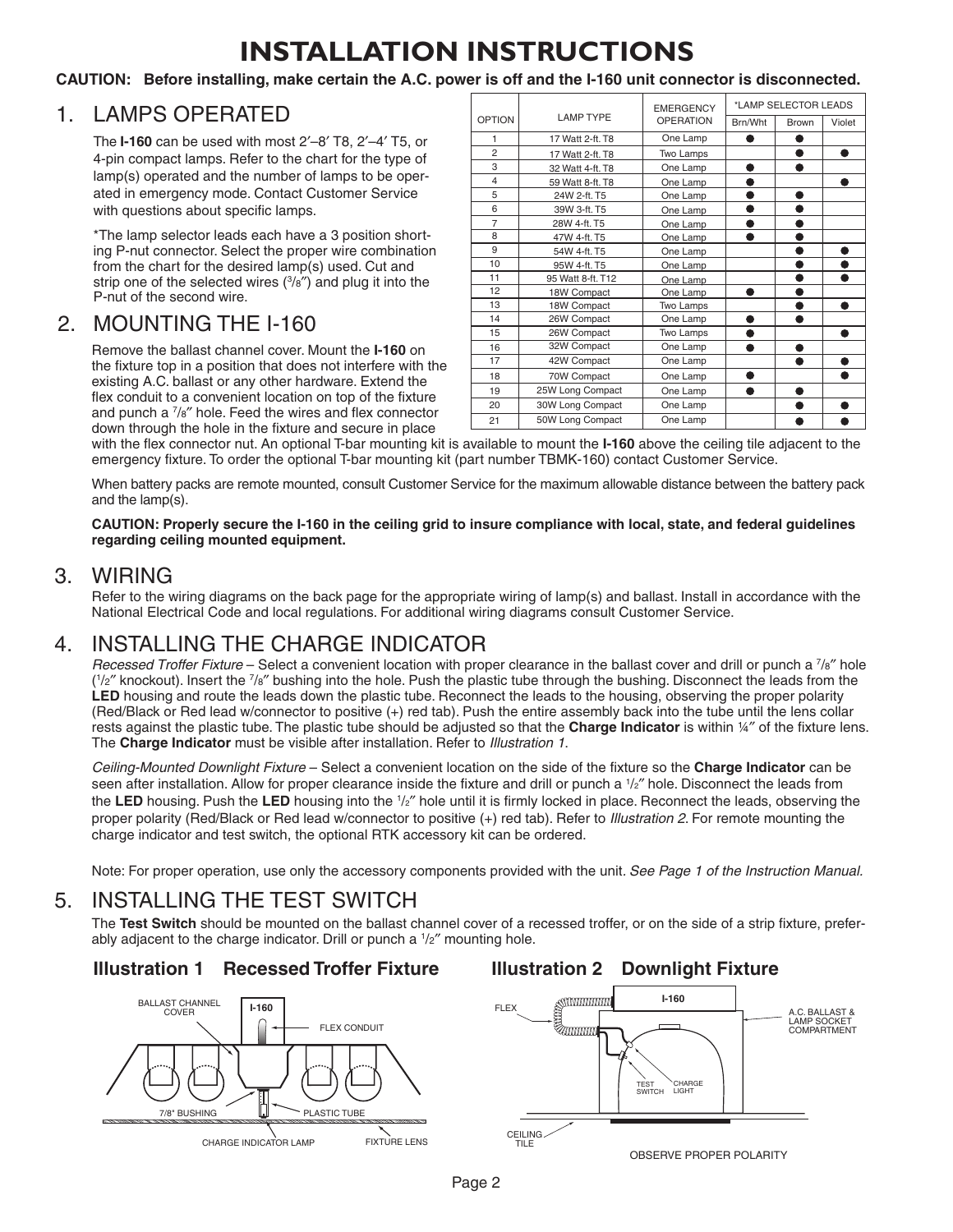

### 6. WIRING THE A.C. INPUT 2  $\mathbf T$  either WHT/BLK leads for wireless to common  $\mathbf T$

- A. The **I-160** requires an *unswitched* A.C. power source of either 120 or 277 volts. Select the proper voltage lead and cap the unused lead.
- B. When the **I-160** is used with a switched fixture, the A.C. input to the **I-160** must be connected ahead of the fixture switch. Refer to *Illustration 3* for switched and unswitched fixture wiring diagrams.
- C. When installed on separate branch circuits, refer to Illustration 3, Figures C and D for input wiring. Per NEC, the **I-160** and A.C. ballast must be on the same panel board.

7. LABELS Attach the appropriate labels adjacent to the **Test Switch** and **Charge Indicator**. Annotate Re-lamping label for lamp type and wattage. The Caution and the Re-lamping labels must be on the fixture in a readily visible location to anyone attempting to service the fixture.

## 8. COMPLETING INSTALLATION

When the installation is complete, switch the A.C. power on and join the **I-160** unit connector.

## **OPERATION**

**Normal Mode** – A.C. power is present. The A.C. ballast operates the fluorescent lamp(s) as intended. The **I-160** is in the standby charging mode. The **Charge Indicator** will be lit providing a visual indication that the battery is being charged.

**Emergency Mode** – The A.C. power fails. The **I-160** senses the A.C. power failure and automatically switches to the *Emergency Mode*. One or two lamps are illuminated, at reduced output, for a minimum of 90 minutes. When the A.C. power is restored, the **I-160** switches the system back to the *Normal Mode* and resumes battery charging. See page 1 of the Instruction Manual.

## **TESTING & MAINTENANCE**

**Initial Testing** – Allow the unit to charge approximately 1 hour, then conduct a short discharge test. Allow a 24 hour charge before conducting a one hour test.

The **I-160** is a maintenance free unit, however, periodic inspection and testing is required. NFPA 101, Life Safety Code, outlines the following schedule:

**Monthly** – Insure that the **Charge Indicator** light is illuminated. Conduct a 30 second discharge test by depressing the **Test Switch**. One lamp or two lamps should operate at full or reduced output, depending on your configuration.

**Annually** – Insure that the **Charge Indicator** light is illuminated. Conduct a full 11 /2 hour discharge test. The unit should operate as intended for the duration of the test.

"Written records of testing shall be kept by the owner for inspection by the authority having jurisdiction."

## **SERVICING SHOULD BE PERFORMED BY QUALIFIED PERSONNEL.**

**Consult Customer Service or visit www.iotaengineering.com for current warranty information.**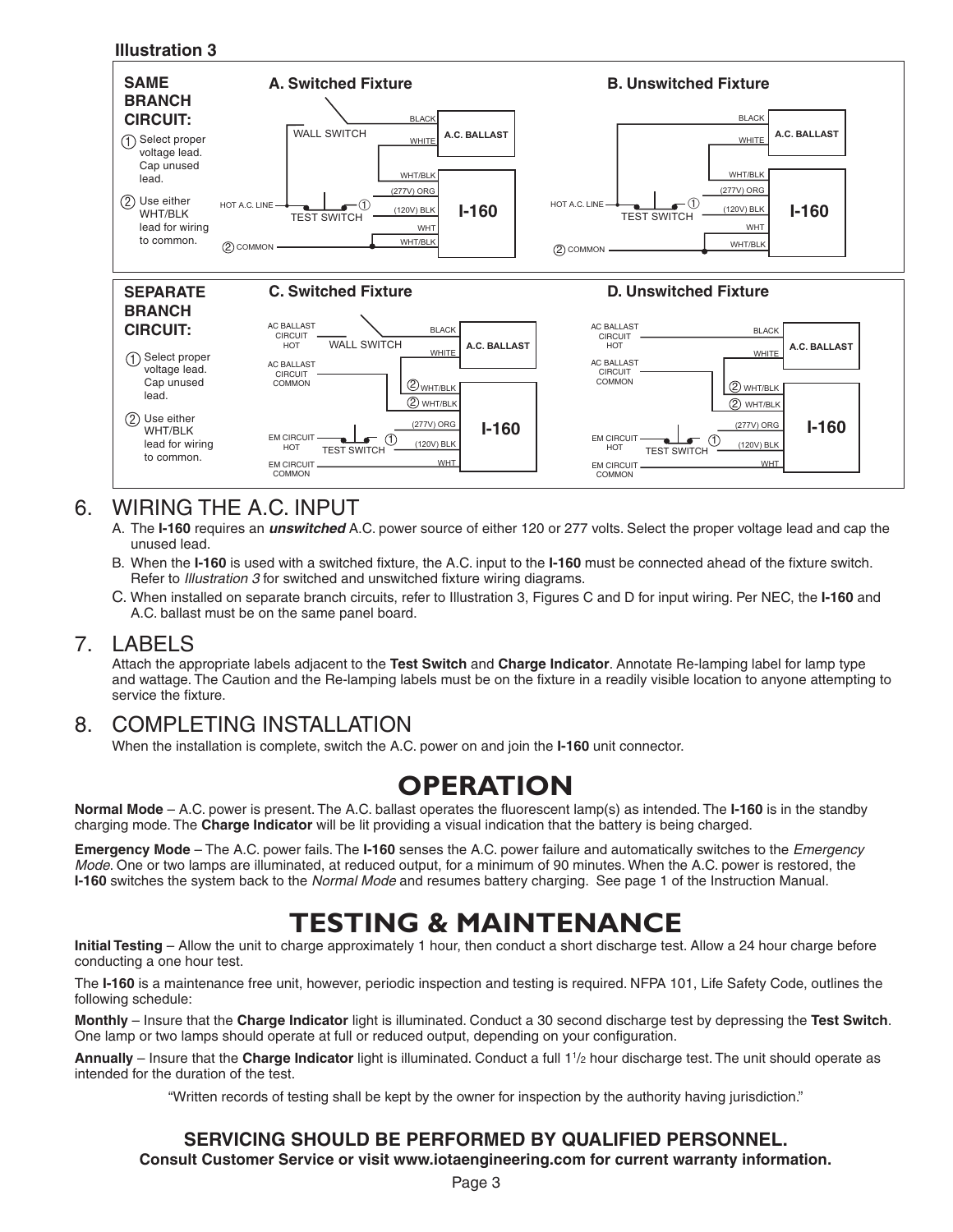# **TYPICAL WIRING DIAGRAMS**

For wiring diagrams of ballasts not shown, consult our Customer Service. Wiring and Troubleshooting Tips are available on-line

## **ONE LAMP RAPID START BALLAST 1. ONE LAMP RAPID START BALLAST**



## 2. TWO LAMP RAPID START BALLAST



### **3. TWO LAMP RAPID START BALLAST I. TWO LAMP RAPID START BALLAST**



## 4. THREE LAMP RAPID START BALLAST



### **W/2 LAMP EMERGENCY OPERATION** 9. TWO LAMP RAPID START BALLAST  $\sim$   $\sim$   $\sim$   $\sim$   $\sim$   $\sim$   $\sim$ **W/2 LAMP EMERGENCY OPERATION**  $R = 0$  $\mathbf{r}$  and  $\mathbf{r}$



- $\bigcirc$ SELECT PROPER VOLTAGE LEAD. CAP UNUSED LEAD.<br>AC INPUT WIRING ON ILL<br>OF INSTALLATION MANU EFER TO<br>TRATION 3 LAM<br>TOR PROPER VA LEAD. CAP UNUSED LEAD. REFER TO AC INPUT WIRING ON ILLUSTRATION 3 OF INSTALLATION MANUAL FOR PROPER INPUT CIRCUIT WIRING.
- DO NOT MATE CONNECTOR UNTIL INSTALLATION IS COMPLETE AND AC POWER IS SUPPLIED.
- 3 LAMP SELECTOR LEADS—REFER EAMIT SELECTON LEADS—NET EN<br>TO INSTALLATION INSTRUCTIONS,<br>LAMPS OPERATION SECTION FOR VARIOUS OPTIONS
- $\circledA$ REFER TO INSTALLATION<br>INSTRUCTIONS FOR PROPER<br>POLARITY WIRING. TEST ACCESSORY LEADS-

## **5. ONE LAMP INSTANT START BALLAST ONE LAMP INSTANT START BALLAST**



## 6. TWO LAMP INSTANT START BALLAST



## 7. THREE LAMP INSTANT START BALLAST



## 8. FOUR LAMP INSTANT START BALLAST



### ). TWO LAMP INSTANT STAF W/2 LAMP EN RGENCY **10. TWO LAMP INSTANT START BALLAST W/2 LAMP EMERGENCY OPERATION**



- FOR WIRING THE COMMON.<br>REFER TO AC INPUT WIRING ON ILLUSTRATION<br>INSTALLATION MA ON ILLUSTRATION 3 OF<br>INSTALLATION MANUAL. 5 USE EITHER WHT/BLK LEAD
- $6$  CONNECT BLU/WHT AND RED/WHT WIRES TOGETHER

Rev. 1803 68160-102